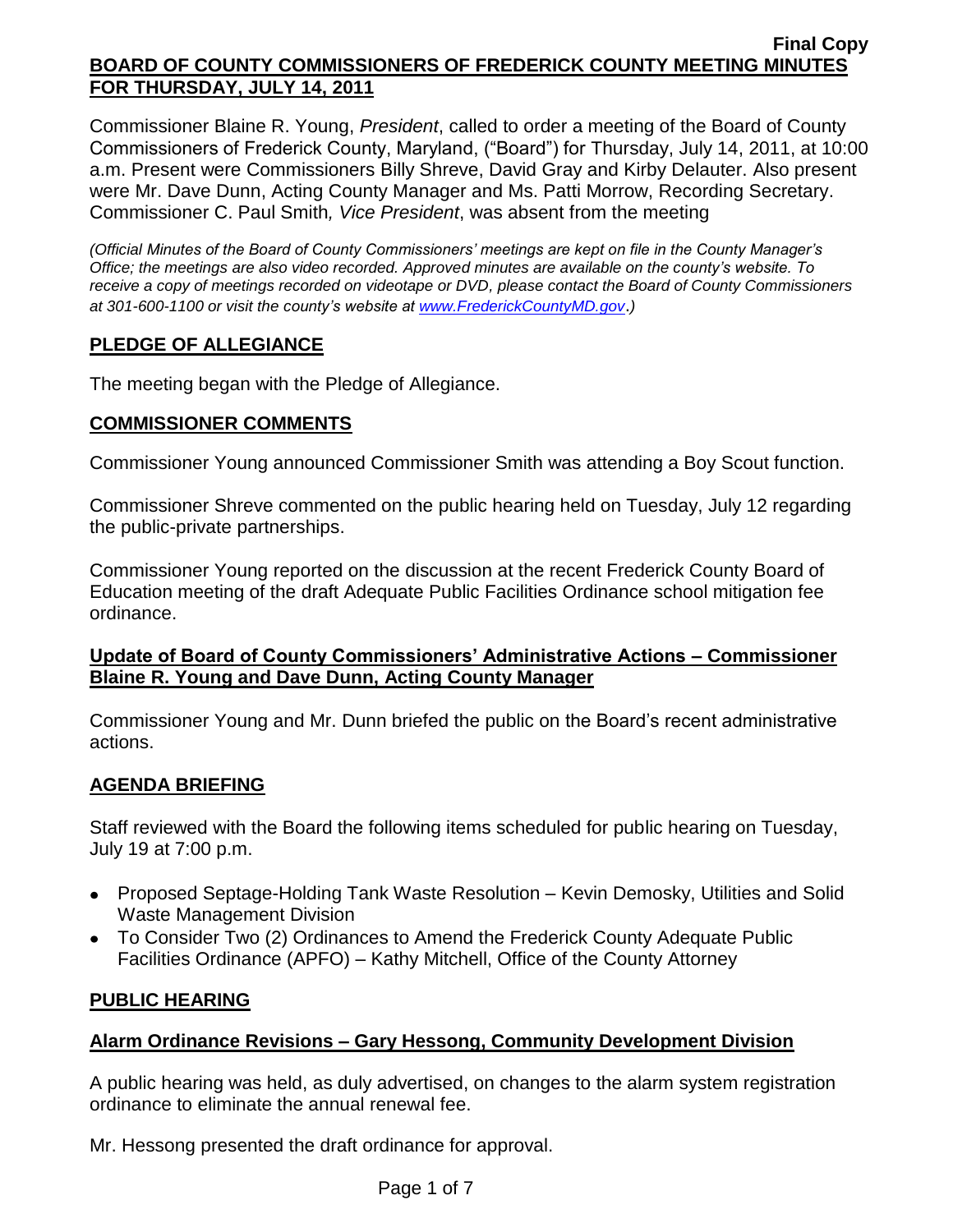There were no public comments.

Commissioner Shreve moved to adopt the ordinance as presented with an effective date of July 27, 2011. Commissioner Delauter seconded the motion that passed 4-0 with Commissioner Smith absent.

(A copy of the approved/adopted ordinance can be obtained in the County Manager's Office or from the county's website, [www.FrederickCountyMD.gov.](http://www.frederickcountymd.gov/))

# **WORKSESSION**

## **Invocation Policy – John Mathias, Office of the County Attorney**

Mr. Mathias presented the invocation policy to the Board. He indicated the religious leaders to be contacted to provide an opening invocation would no longer be limited to those "of monotheistic religions."

Ms. Joyce Grossnickle, Office of the County Manager, commented on the scheduling of the religious leaders.

It was noted Commissioner Smith provided a letter explaining his opposition to the invocation policy.

Commissioner Shreve moved to adopt the invocation policy as presented. Commissioner Delauter seconded the motion that passed 3-1 with Commissioner Gray opposed and Commissioner Smith absent. It was indicated the policy would be implemented by September 1, 2011.

## **CONSENT AGENDA**

The following item was removed from the consent agenda:

## BID AWARD

1. Purchasing Memo #12-004 - Bid #12-02 Liquid Asphalt/Crack Sealing Materials Award to: E. Stewart Mitchell, Inc. Award amount: \$147,649.00

The following items remained on the consent agenda:

#### BID AWARDS

1. Purchasing Memo #11-241 – One-Year Extension of Frederick County's Motorola Radio System Award to: Motorola, Inc.

Award amount: \$587,228.00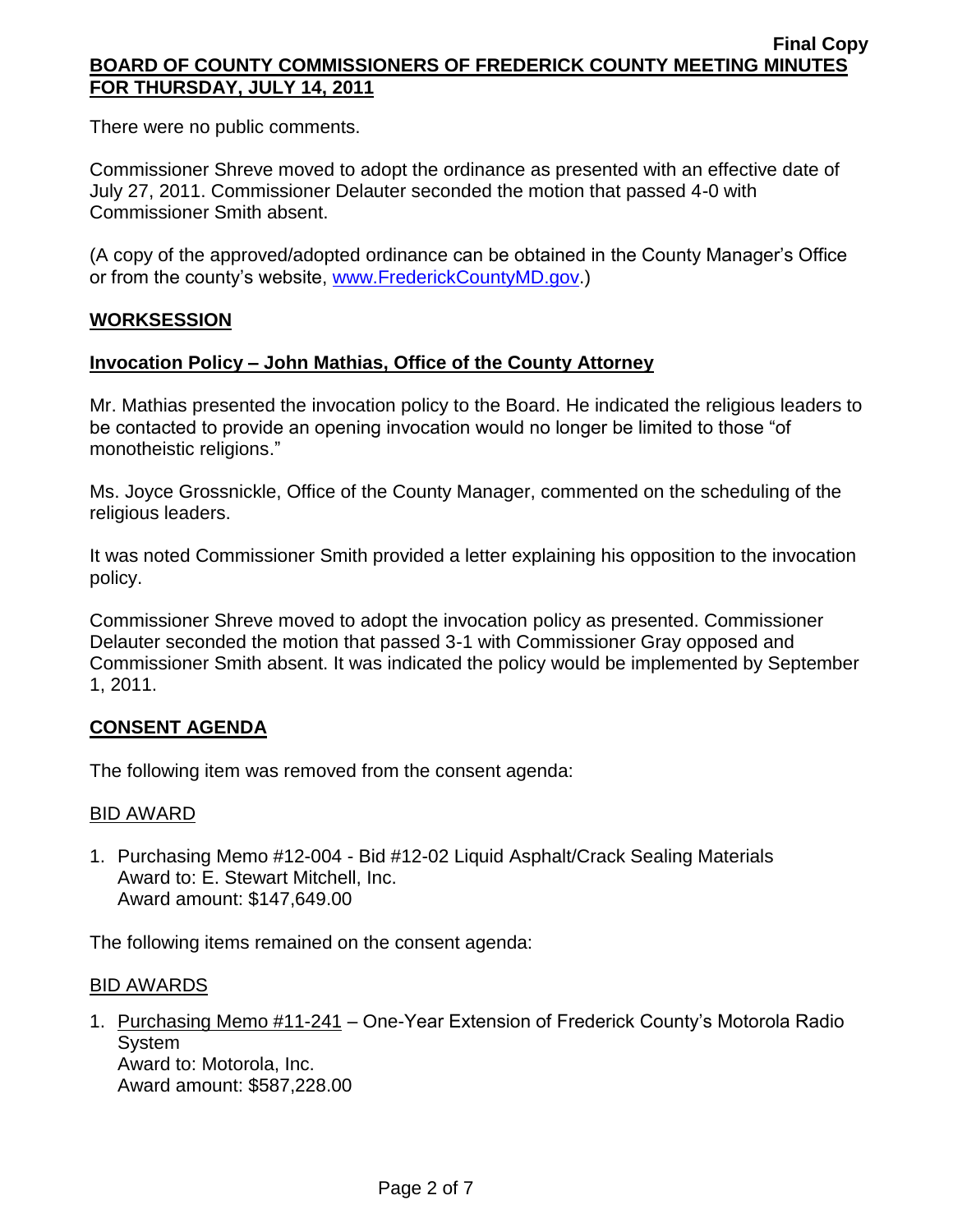- 2. Purchasing Memo #12-001 Bid #00-00, Utility Relocation Work Related to the Improvements to Ijamsville Road Phase I Award to: Potomac Edison Award amount: Estimated Cost \$103,683.51
- 3. Purchasing Memo #12-002 Bid #11-CP-74, Bituminous Overlay of Various Frederick County Roadways (FY 2012) Award to: F.O. Day Co. Inc. Award amount: \$2,593,241.55
- 4. Purchasing Memo #12-003 Bid #11-CP-78, Improvements to Ijamsville Road, Phase I, Contract A Award to: R.F. Kline, Inc. Award amount: \$1,994,999.80
- 5. Purchasing Memo #12-005 Countywide Elevator Services Agreement (Piggyback Contract) Award to: ThyssenKrupp Elevator Award amount: \$66,524.00
- 6. Purchasing Memo #12-009 Bid #11-38, Revised FY 2012 Asphalt and Stone Materials Award to: Various Vendors

## BUDGET TRANSFER

1. #BT-12-005, Emergency Communications, Emergency Management Division

## GRANTS

- Service Linked Housing Grant Renewal Application for State Fiscal Years 2012-2014 -Jenny Short, Citizens Services Division
- Collaborative Supervision and Focused Enforcement Grant Renewal and Budget Transfer – Charles Smith, State's Attorney

## **MISCELLANEOUS**

1. Memorandum of Agreement – Claiming of Federal Funds - Michael Demidenko, Department of Social Services

Commissioner Gray moved to approve the consent agenda as amended. Commissioner Delauter seconded the motion that passed 4-0 with Commissioner Smith absent.

## **ADMINISTRATIVE BUSINESS**

## **Purchasing Memo #12-004 - Bid #12-02 Liquid Asphalt/Crack Sealing Materials**

Mr. Tom Meunier, Mr. Robert Shen and Mr. Donnie Crum, Public Works Division, commented on the purchasing request.

Commissioner Delauter moved to approve the request. Commissioner Shreve seconded the motion that passed 4-0 with Commissioner Smith absent.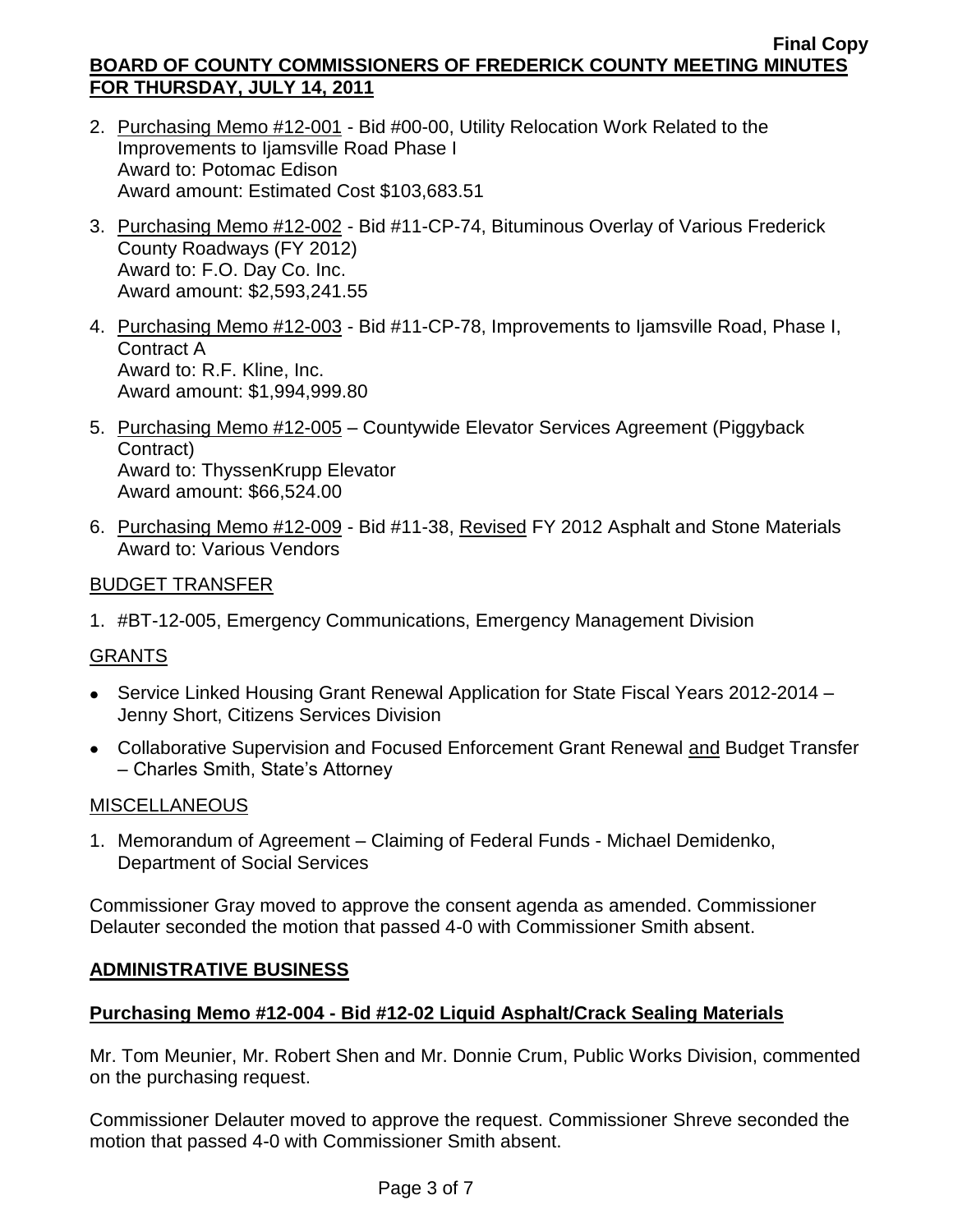# **Frederick County Public Libraries (FCPL) Information Report – Darrell Batson, FCPL**

Mr. Batson gave a PowerPoint presentation.

Commissioner Shreve requested a breakdown of the library useage by ZIP Code, including the number of active library cards.

No action was taken as this item was informational.

#### **Conservation Reserve Enhancement Program (CREP) Easement – Crosby Property and Associated Budget Transfer – Anne Bradley, Community Development Division**

Ms. Bradley presented the CREP easement of approximately 297.7 acres of property owned by Ms. Harriett McKnight Crosby.

Commissioner Gray moved to approve the CREP easement as presented and approved by the Department of Natural Resources and the associated budget transfer. Commissioner Young seconded the motion that passed 3-1 with Commissioner Delauter opposed and Commissioner Smith absent.

## **Frederick County Charter Board (Charter Board) Funding Request – Ragen Cherney, Office of the County Manager**

Mr. Cherney provided information regarding other county governments funding of charter boards. Mr. Bob Kresslein, Esquire, Vice-Chair, Charter Board, requested funding of \$25,000 for the Charter Board.

Mr. Mathias commented on the Charter Board.

Commissioner Shreve moved to approve the request of up to \$25,000 to fund the Charter Board's budget with one-half of the funding to be used for a consultant for the drafting of the Charter and the other half to be used to advertise for public outreach. Commissioner Gray seconded the motion that passed 4-0 with Commissioner Smith. The funding would be taken from the Contingency Fund.

## **COMMISSIONER COMMENTS**

None.

## **PUBLIC COMMENTS**

None.

## **QUESTIONS – PRESS**

• Sherry Greenfield, The Gazette Newspapers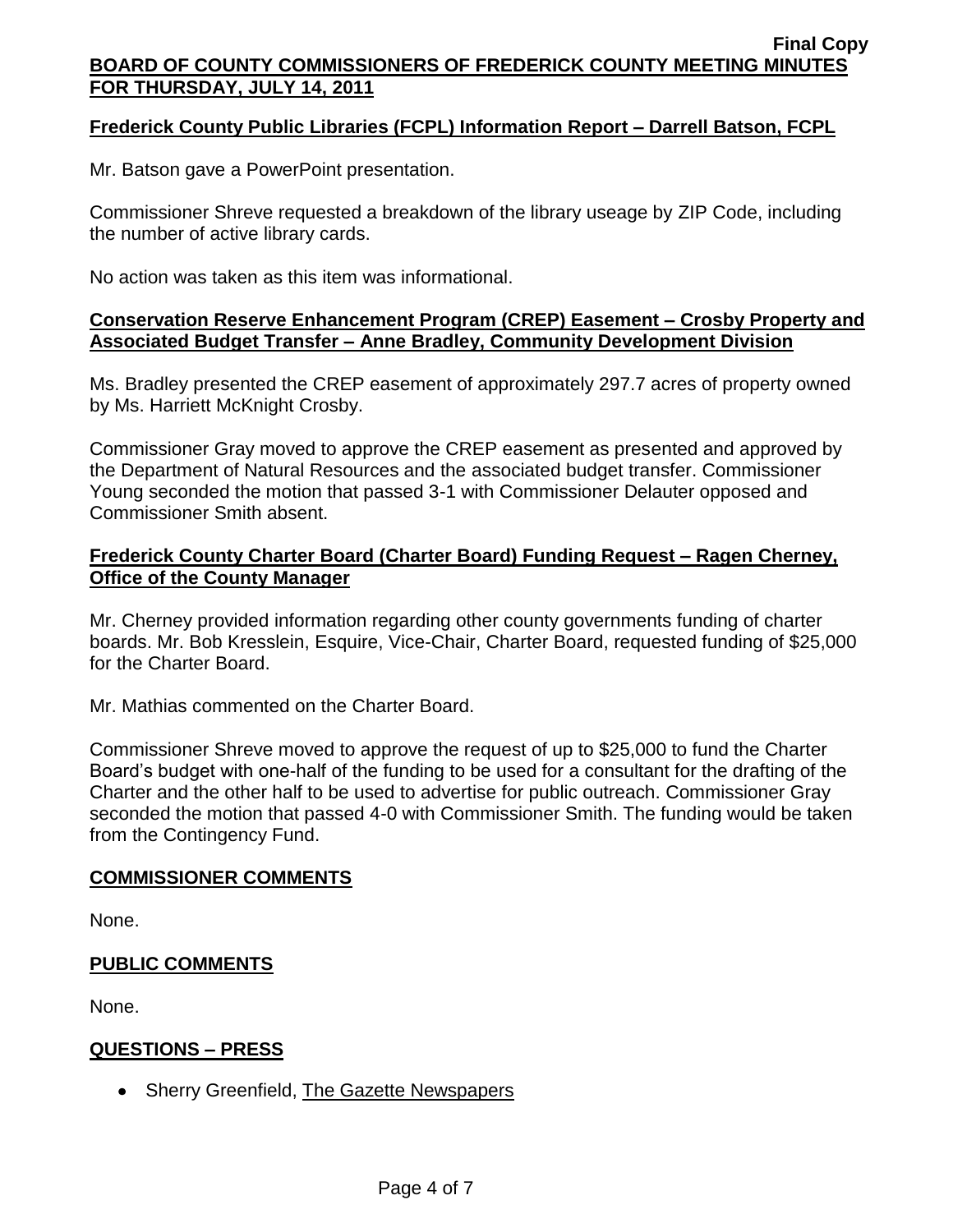# **CLOSED SESSION**

Commissioner Shreve moved to go into closed session at 3:30 p.m. in accordance with Maryland Annotated Code State Government Article § 10-508(a) (3) To consider the acquisition of real property for a public purpose and matters directly related thereto. Commissioner Delauter seconded the motion that passed 4-0 with Commissioner Smith absent.

## **ADJOURN**

The meeting adjourned at 11:20 a.m.

Patricia A. Morrow **Recording Secretary**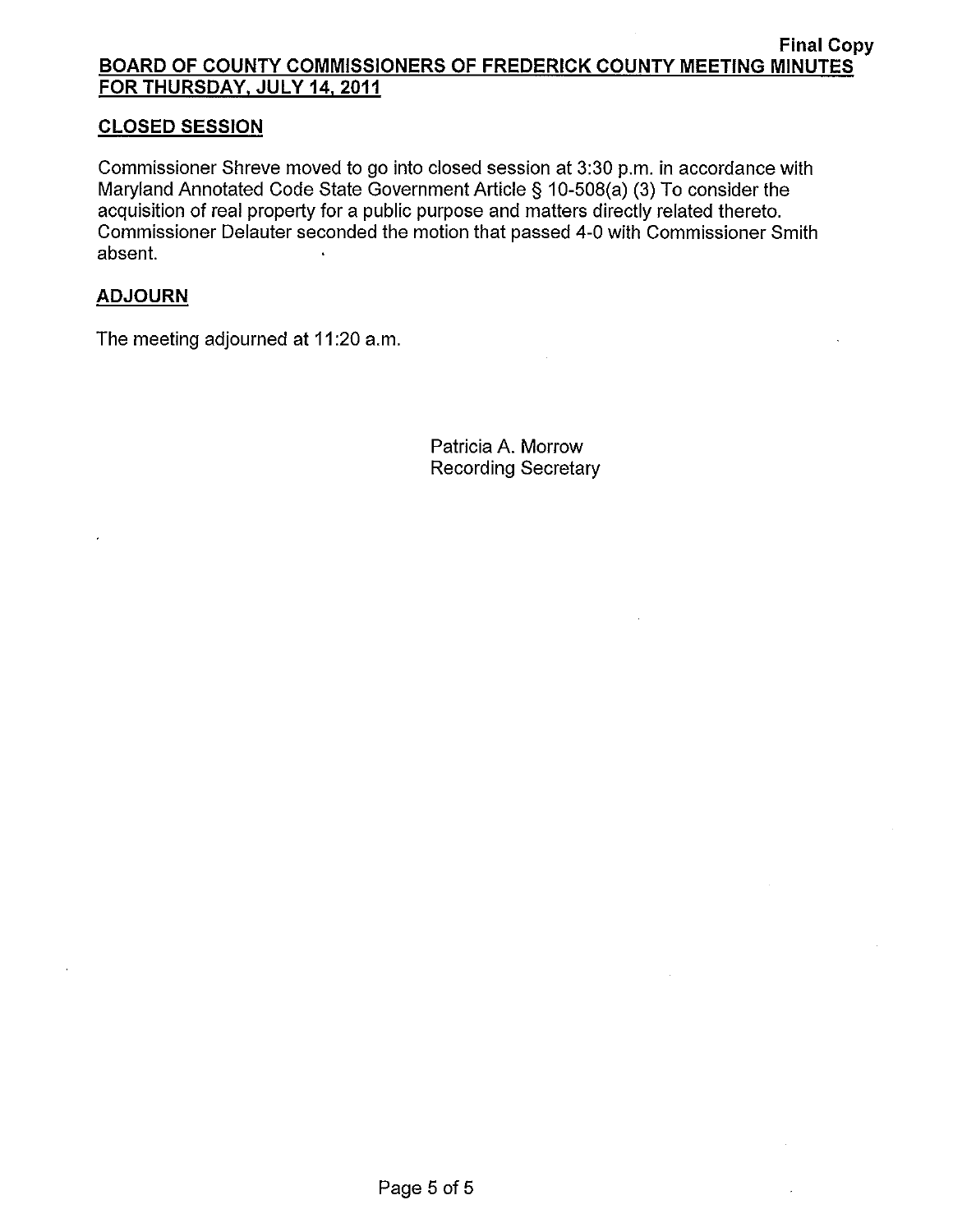# **FORM OF STATEMENT FOR CLOSING THE MEETING OF THURSDAY, JULY 14, 2011**

# **STATUTORY AUTHORITY TO CLOSE SESSION**

#### **State Government Article §10-508(a):**

(3) To consider the acquisition of real property for a public purpose and matters directly related thereto.

#### **Motion:**

Commissioner Shreve moved to go into closed session in accordance with Maryland Annotated Code State Government Article §10-508(a) (3) To consider the acquisition of real property for a public purpose and matters directly related thereto. Commissioner Delauter seconded the motion that passed 4-0 with Commissioner Smith absent.

#### **Time and Location:**

11:25 p.m. – Third Floor Meeting Room, Winchester Hall

## **Topic to be Discussed:**

To discuss the possible acquisition of temporary construction and permanent drainage easements for a county road project.

> Patricia Morrow Recording Secretary